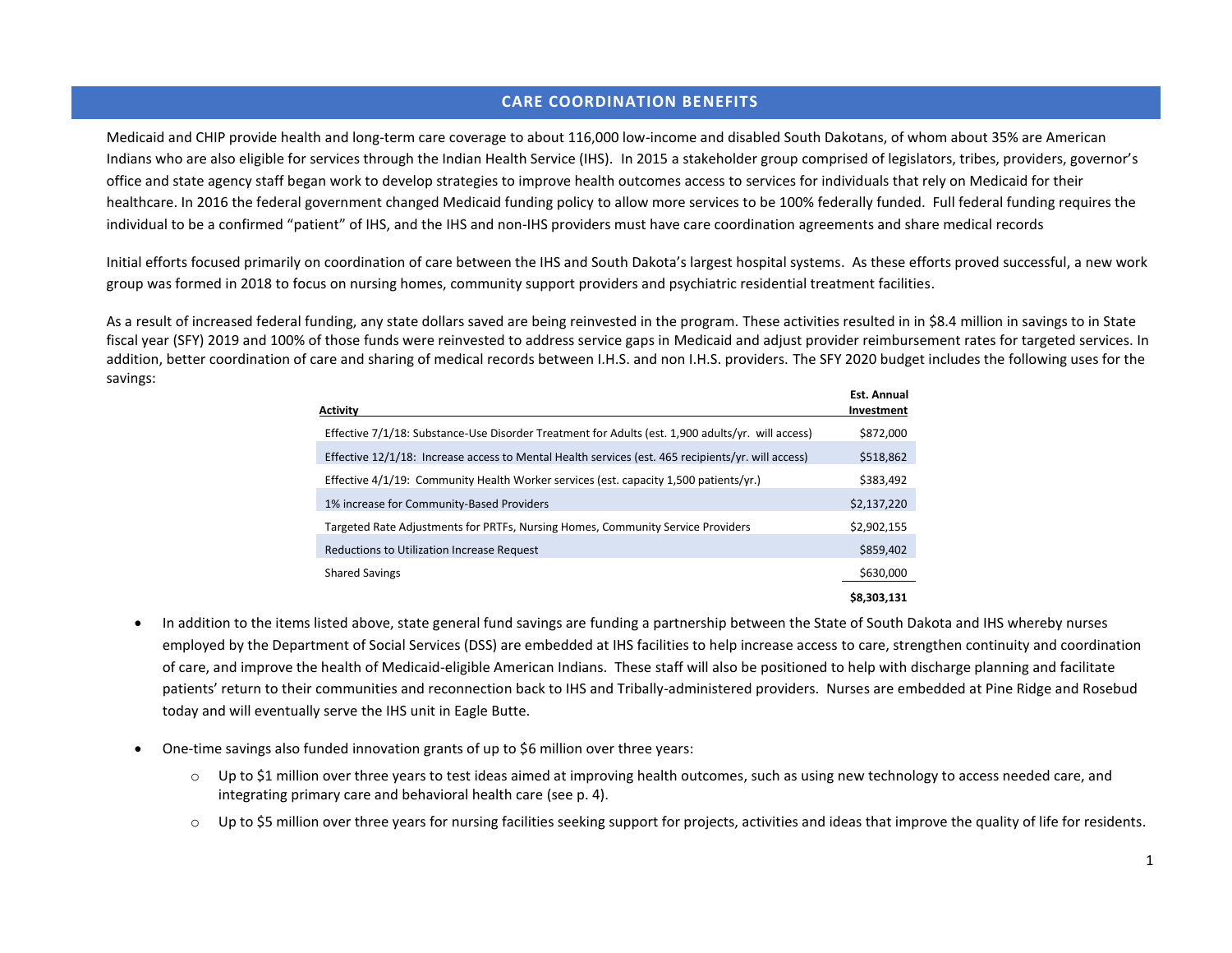# **Substance Use Disorder Treatment for Adults**

- Substance use treatment coverage for all adults was added effective 7/1/18. Prior to the change, coverage was available to pregnant women and adolescents. An estimated 1,900 adults now have access to coverage of these services.
- 350 Medicaid recipients accessed services in SFY2019, including 139 American Indians
- Tribal programs are also eligible to enroll and bill Medicaid. Sisseton Wahpeton has enrolled but hasn't yet begun billing for services.

| SFY 2019 - New Client Group SUD Services | American Indian    |         |                                                | Other |                          | <b>Total</b> |                    | Unique            |                |
|------------------------------------------|--------------------|---------|------------------------------------------------|-------|--------------------------|--------------|--------------------|-------------------|----------------|
| <b>Facility Type</b>                     | <b>Paid Amount</b> |         | <b>Unique Recipients</b><br><b>Paid Amount</b> |       | <b>Unique Recipients</b> |              | <b>Paid Amount</b> | <b>Recipients</b> |                |
| IHS/Tribal 638                           |                    |         | 0                                              | Ŝ     |                          | 0            | Ŝ                  |                   | 0              |
| Sisseton Wahpeton Sioux Tribe            |                    |         | 0                                              |       |                          | 0            |                    |                   | $\Omega$       |
| Non-IHS                                  |                    | 191,116 | 139                                            | Ŝ     | 256,929                  | 214          | Ś                  | 448,045           | 350            |
| Avera                                    |                    | 23      | 1                                              | Ś     | 506                      | 3            | Ś                  | 530               | 4              |
| Bartels Counseling Services INC          |                    | 348     | 1                                              | Ś     | 8,382                    | 6            | Ś                  | 8,730             | 7              |
| Behavior Management Systems              |                    |         |                                                |       |                          |              |                    |                   |                |
| <b>INC</b>                               |                    | 24,472  | 4                                              |       |                          |              | Ś                  | 24,472            | 4              |
| Bowling Green Inn of South Dakota        |                    | 3,953   | 4                                              | Ś     | 2,497                    | 4            | Ś                  | 6,449             | 8              |
| Capital Area Counseling Service          |                    | 6,012   | 10                                             | Ś     | 3,270                    | 3            | Ś                  | 9,282             | 13             |
| Carroll Institute                        |                    | 9,196   | 12                                             | Ś     | 31,177                   | 33           | Ś                  | 40,373            | 45             |
| Choices Recovery Services INC            |                    | 3,560   | 3                                              | Ś     | 1,255                    | 2            | Ś                  | 4,815             | 5              |
| Community Counseling Services            |                    | 5,064   | 5                                              | Ś     | 12,768                   | 17           | Ś                  | 17,832            | 22             |
| Dakota Counseling Institute              |                    | 3,479   | 10                                             | Ŝ     | 5,182                    | 8            | Ŝ                  | 8,661             | 17             |
| East Central MH CD Center INC            |                    |         |                                                |       | 6,109                    | 11           | Ŝ                  | 6,109             | 11             |
| Glory House                              |                    | 2,626   | 4                                              | S     | 1,883                    | 3            | Ś                  | 4,509             | $\overline{7}$ |
| Human Service Agency                     |                    | 3,984   | 8                                              | Ŝ     | 12,060                   | 22           | Ŝ                  | 16.044            | 29             |
| Lewis & Clark Behavioral Health          |                    | 87,606  | 21                                             | Ś     | 108,350                  | 35           | Ŝ                  | 195,956           | 56             |
| Lutheran Social Services                 |                    | 3,242   | 4                                              | Ś     | 1,180                    | 1            | Ŝ                  | 4,422             | 5              |
| Morning Star Family Ministries           |                    | 7,158   | 5                                              |       |                          |              |                    | 7,158             | 5              |
| Northeastern Mental Health               |                    | 3,108   | 3                                              | Ś     | 10,585                   | 10           | Ś                  | 13,693            | 13             |
| Northern Hills Alcohol and Drug          |                    | 6,715   | 2                                              | S     | 5,707                    | 13           | S                  | 12,422            | 15             |
| Pennington County                        |                    | 2,028   | 12                                             | Ŝ     | 7,457                    | 13           | S                  | 9,485             | 25             |
| Professional Consultations               |                    | 207     | 1                                              |       |                          |              |                    | 207               | 1              |
| Roads Outpatient Treatment Prog          |                    | 852     | 4                                              | Ŝ     | 2,342                    | 3            |                    | 3,194             | 7              |
| South Dakota Urban Indian Health         |                    | 3,807   | 17                                             | Ś     | 2,519                    | 3            | Ś                  | 6,326             | 20             |
| Southern Hills ALC & Drug Info           |                    | 6,657   | 12                                             | Ŝ     | 24,834                   | 21           | Ŝ                  | 31,491            | 32             |
| Volunteers of America                    |                    | 7,020   | 8                                              | Ś     | 8,865                    | 19           | Ŝ                  | 15,885            | 27             |
| <b>Grand Total</b>                       | Ś                  | 191,116 | 139                                            | Ŝ     | 256,929                  | 214          | S                  | 448,045           | 350            |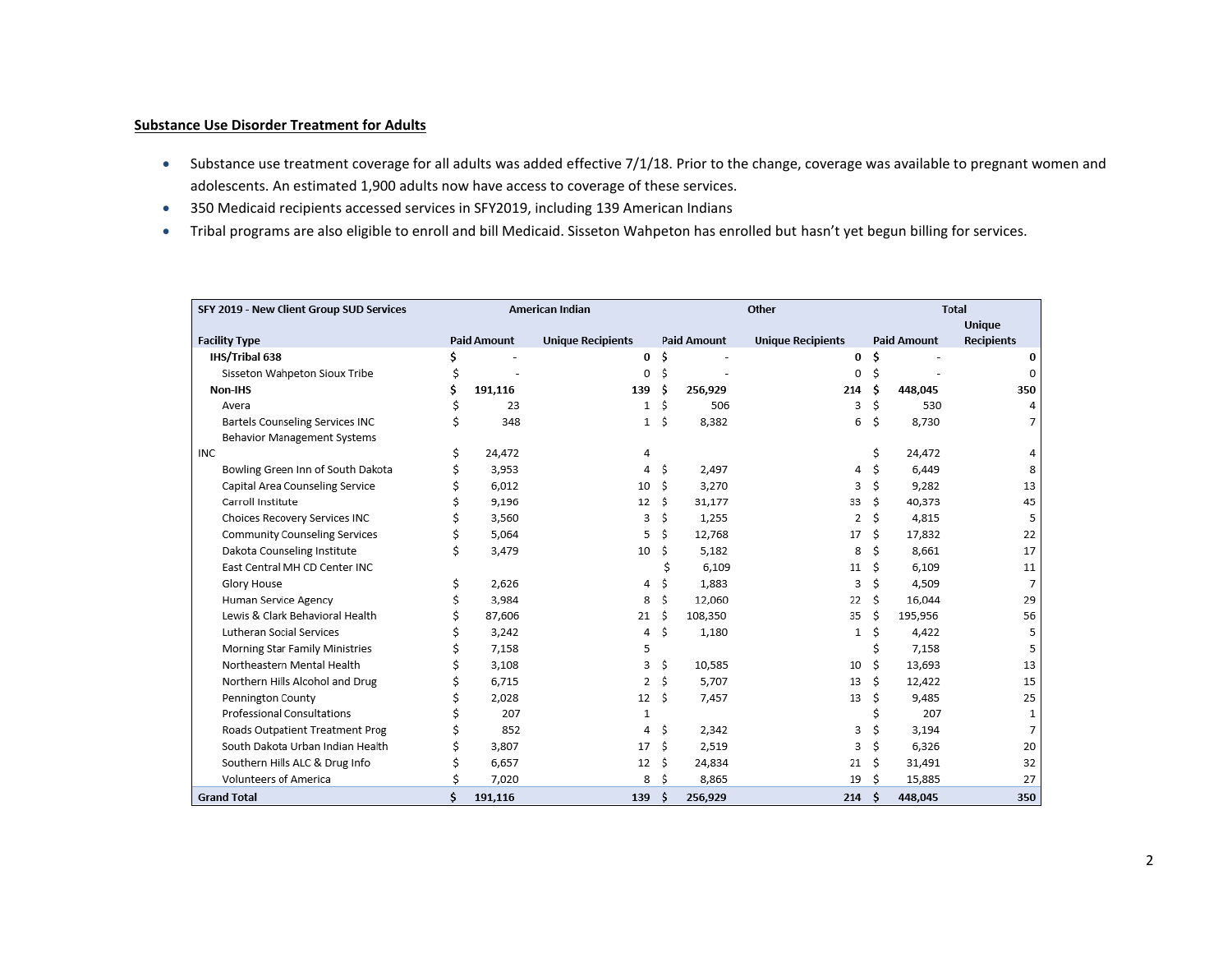#### **Additional Mental Health Providers**

Effective 12/1/18: Increase access to Mental Health services by allowing Licensed Marriage and Family Therapists & Licensed Professional Counselors Under Supervision to enroll (est. capacity to serve 465 recipients/yr.).

- 306 Medicaid recipients accessed services in SFY2019, including 144 American Indians
- Services were provided by dozens of additional providers including two IHS units and South Dakota Urban Indian Health
	- o IHS and Urban Indian Health received > \$100,00 in revenue in SFY19 because these additional providers were able to enroll. SFY19 was a partial year of implementation.

| SFY 2019 - New BH Providers       |    |                    | American Indian          | Other |                    | <b>Total</b>             |    |                    |                   |
|-----------------------------------|----|--------------------|--------------------------|-------|--------------------|--------------------------|----|--------------------|-------------------|
|                                   |    |                    |                          |       |                    |                          |    | Unique             |                   |
| <b>Facility Type</b>              |    | <b>Paid Amount</b> | <b>Unique Recipients</b> |       | <b>Paid Amount</b> | <b>Unique Recipients</b> |    | <b>Paid Amount</b> | <b>Recipients</b> |
| IHS/Tribal 638                    |    | 98,280             | 103                      |       |                    |                          | \$ | 98,280             | 103               |
| Fort Thompson Indian Health Ser   |    | 19,565             | 27                       |       |                    |                          |    | 19,565             | 27                |
| Pine Ridge Indian Health Services |    | 78,715             | 76                       |       |                    |                          |    | 78,715             | 76                |
| <b>Non-IHS</b>                    |    | 17,055             | 41                       | Ŝ     | 66,789             | 178                      | Ŝ  | 83,844             | 203               |
| Bethesda Christian Counseling     |    |                    |                          |       | 2,166              | 4                        | Ś  | 2,166              |                   |
| Brian Vandenhul                   | \$ | 3,613              | 3                        |       | 9,599              | 15                       | Ŝ  | 13,213             | 18                |
| Bridgeway Counseling Center INC   |    |                    |                          |       | 113                | 1                        | Ś  | 113                | 1                 |
| Center for Family Medicine        |    | 125                |                          | Ś     | 2,200              | 10                       | Ś  | 2,325              | 11                |
| Craig Mullins                     | \$ | 1,104              | 1                        | Ś     | 3,629              | 4                        | Ś  | 4,734              | 5                 |
| Dakota Counseling Group LLC       |    |                    |                          |       | 550                | 1                        | Ś  | 550                |                   |
| East Central MH CD Center INC     |    |                    |                          |       |                    | 14                       | Ŝ  |                    | 14                |
| Encompass Mental Health LLC       | \$ | 219                | 1                        | Ś     | 5,336              | 6                        | Ś  | 5,555              | 6                 |
| Gary Kashale                      |    |                    |                          |       | 5,374              | 5                        | Ś  | 5,374              | 5                 |
| Heartland Psychological Service   |    |                    |                          |       | 509                | 3                        | Ś  | 509                | 3                 |
| Jeffcoat Counseling Services      |    |                    |                          |       | 4,044              | 5                        | Ś  | 4,044              |                   |
| Journey Counseling Services LLC   |    |                    |                          |       | 613                | 4                        | Ś  | 613                |                   |
| Lutheran Social Services          | \$ | 7,478              | 18                       | Ś     | 15,990             | 59                       | Ś  | 23,469             | 66                |
| Mary M Weber                      |    |                    |                          |       | 4,528              | 8                        | Ś  | 4,528              | 8                 |
| North American Baptist Seminary   |    |                    |                          |       | 512                | 9                        | Ś  | 512                | 9                 |
| Rising Hope Counseling LLC        |    |                    |                          | Ś     |                    |                          | Ś  |                    | 5                 |
| RP Renka MD                       |    | 211                |                          |       | 313                |                          | Ś  | 525                |                   |
| South Dakota Urban Indian Health  |    | 3,267              | 9                        | Ś     |                    | 4                        | Ś  | 3,267              |                   |
| Stronghold Counseling Services    |    | 548                | 2                        | Ś     | 10,537             | 23                       | Ś  | 11,084             | 9                 |
| The Sanctuary, LLC                |    |                    |                          | Ś     | 774                | 1                        | Ś  | 774                | 25                |
| Other                             |    | 489                | 3                        | Ś     |                    | 2                        | Ś  | 489                |                   |
| <b>Grand Total</b>                | Ś  | 115,335            | 144                      | Ŝ     | 66,789             | 178                      | Ŝ  | 182,124            | 306               |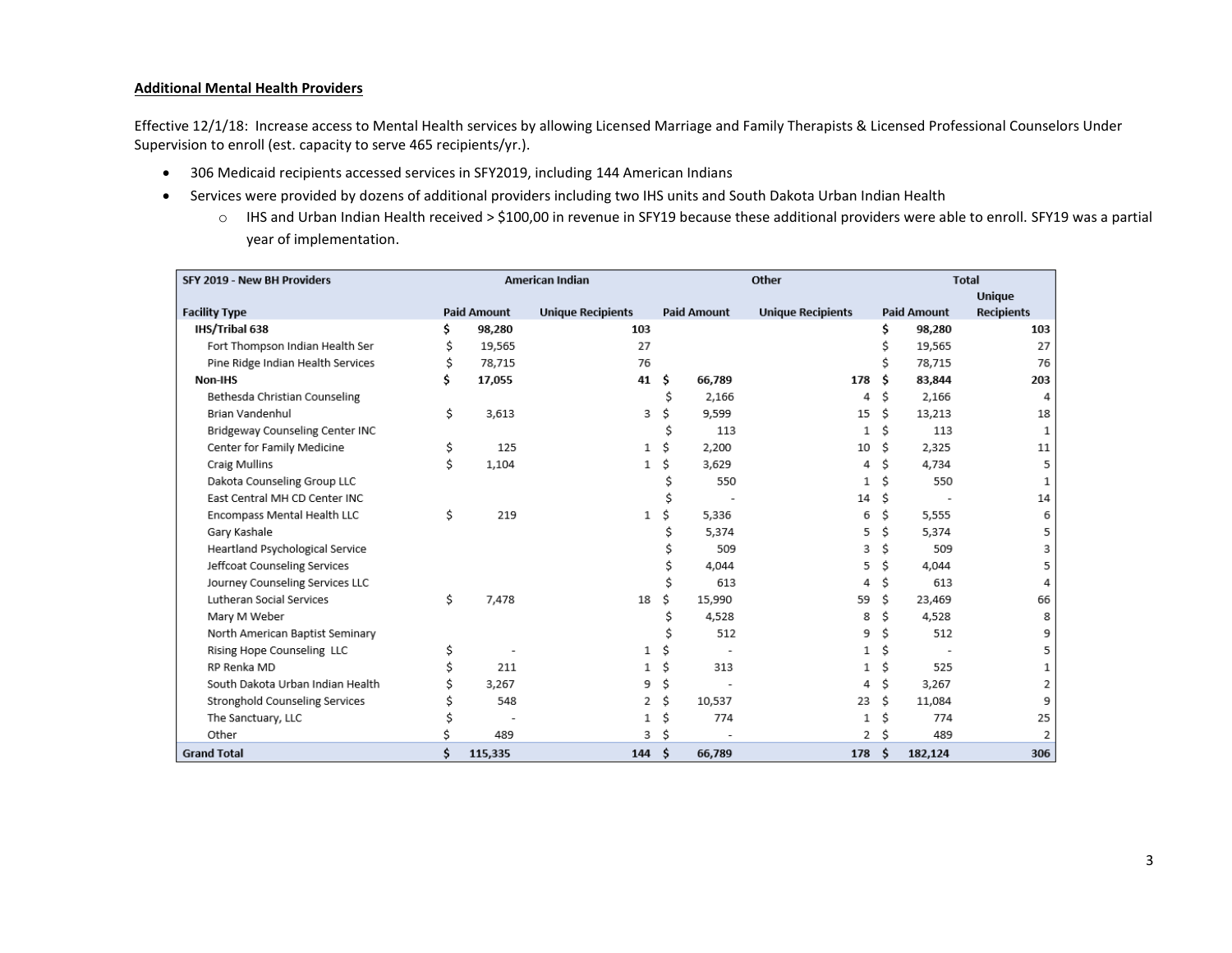### **Community Health Worker (CHW) Services**

Effective 4/1/19: Community Health Worker agencies may enroll and bill for services (est. capacity 1,500 patients/yr.).

CHW services are a preventive health services to prevent disease, disability and other health conditions or their progression for individuals with a chronic condition or at risk for a chronic condition, who are unable to self-manage the condition or for individuals with a documented barrier that is affecting the individual's health

- Services became billable April 1, 2019
- No programs/providers enrolled yet. Outreach efforts to assist with enrollment are ongoing.
- Time dedicated at the end of Tribal Consultation on Oct. 17 to provide technical assistance on how to enroll/bill for interested groups. Tribal or I.H.S. providers are eligible to enroll.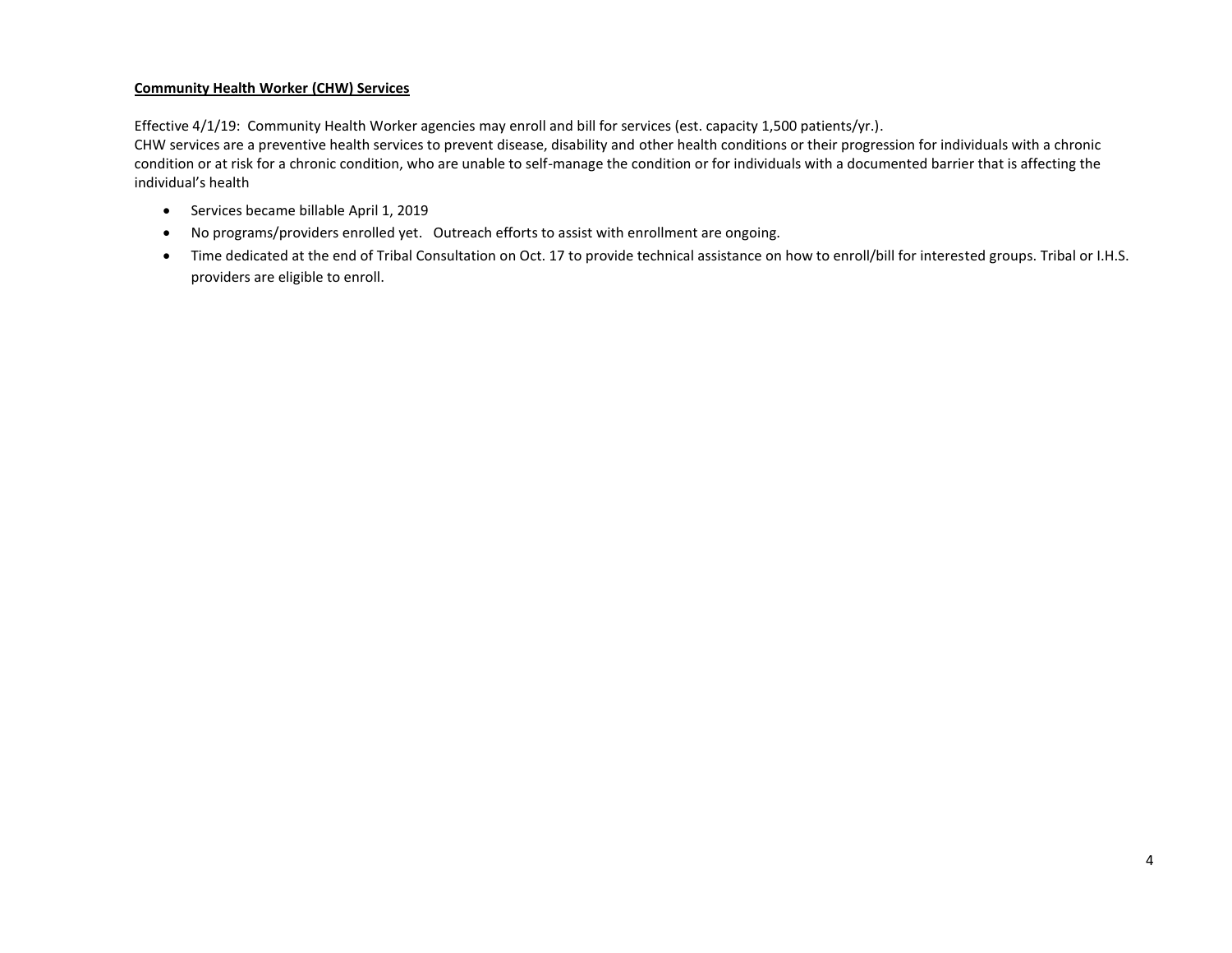### **Primary and Prenatal Care Innovation Grants**

DSS awarded \$1 million dollars of innovation grants to improve primary and prenatal care for women in the Medicaid program. Three awards of \$333,000 each were provided to Avera Health, Center for Family Medicine, and Native Women's Health Care.

| Provider                                                | Summary                                                                                                                                                                                                                                                                                  | <b>Innovation Being Tested</b>                                                                                                                                                                                                                                                | <b>Geographic Target Areas</b>                                                                                                                                                                                                                                                                                                      | <b>Metrics</b>                                                                                                                                  | Use of funds                                                                                                                                                                                                                               |
|---------------------------------------------------------|------------------------------------------------------------------------------------------------------------------------------------------------------------------------------------------------------------------------------------------------------------------------------------------|-------------------------------------------------------------------------------------------------------------------------------------------------------------------------------------------------------------------------------------------------------------------------------|-------------------------------------------------------------------------------------------------------------------------------------------------------------------------------------------------------------------------------------------------------------------------------------------------------------------------------------|-------------------------------------------------------------------------------------------------------------------------------------------------|--------------------------------------------------------------------------------------------------------------------------------------------------------------------------------------------------------------------------------------------|
| Avera                                                   | Helps pregnant women in<br>South Dakota diagnosed<br>with gestational diabetes<br>by providing remote blood<br>sugar monitoring,<br>specialized test strips and<br>video visits with a diabetic<br>educator/ dietician.<br>Patients will be supported<br>AveraNow mobile<br>application. | Non-traditional tele-health<br>model testing correlation<br>between use of<br>technology for<br>management of<br>gestational diabetes<br>improved birth outcomes.<br>Pilot with I.H.S. to serve<br>patients referred by I.H.S<br>to the program in targeted<br>areas.         | Huron (Beadle County),<br>Aberdeen (Brown County),<br>parts of Sioux Falls<br>(Minnehaha and Lincoln)<br>Counties) Aurora, Brule,<br>Buffalo, Charles Mix, Davison,<br>Douglas, Gregory, Hanson,<br>Hutchinson, Jerauld, Lyman,<br>Miner, McCook, Sanborn, and<br>minimum of one Indian Health<br>Service site yet to be finalized. | Rates for C-<br>sections, full term<br>births, healthy birth<br>weight, maternal<br>morbidity, birth<br>complications,<br>overall child health. | Remote patient<br>monitoring, specialized<br>test trips, and assistance<br>with internet access.                                                                                                                                           |
| <b>Native</b><br>Women's<br><b>Health Care</b><br>(OST) | Helps patients by linking<br>primary and prenatal<br>services to behavioral<br>health services. Leverages<br>comprehensive care team<br>including primary care,<br>behavioral health, and<br>community health workers.                                                                   | Use of comprehensive<br>care team to manage both<br>physical and behavioral<br>health will improve rates of<br>substance use disorder<br>(SUD) screening and<br>treatment adherence.<br>Tests pregnancy as a<br>qualifying condition for<br>Medicaid health home<br>services. | Rapid City Area                                                                                                                                                                                                                                                                                                                     | Success and<br>improved adherence<br>rates for SUD<br>treatment, increased<br>screening,<br>preventive, and<br>primary/prenatal<br>care.        | Transportation services for<br>high-risk patients,<br>technology including iPads<br>and specialized software<br>for case managers,<br>support accreditation for<br>day treatment and<br>residential treatment.                             |
| Center for<br>Family<br>Medicine                        | Provides patients with a<br>birth center/pregnancy<br>health home approach to<br>provide full array of<br>prenatal and postnatal<br>care. This project will also<br>train family medicine<br>resident physicians in<br>innovative, evidence-based<br>prenatal care models.               | Testing if application of<br>health home model and<br>use of technology to<br>deliver patient education<br>results in improved health<br>outcomes.                                                                                                                            | Sioux Falls, Pierre                                                                                                                                                                                                                                                                                                                 | Pre-term and post<br>term birth weights,<br>C-Sections, birth<br>complications.                                                                 | Nurse case manager,<br>physician, and other care<br>team members. Home<br>blood pressure and other<br>monitoring equipment that<br>links to electronic health<br>record, transportation to<br>appointments, i-Pads and<br>other equipment. |

\*The Department of Human Services (DHS) is also in the process of awarding innovation grants worth up to \$5 million over three years to fund innovative projects, activities and ideas that improve the quality of life for residents of nursing facilities.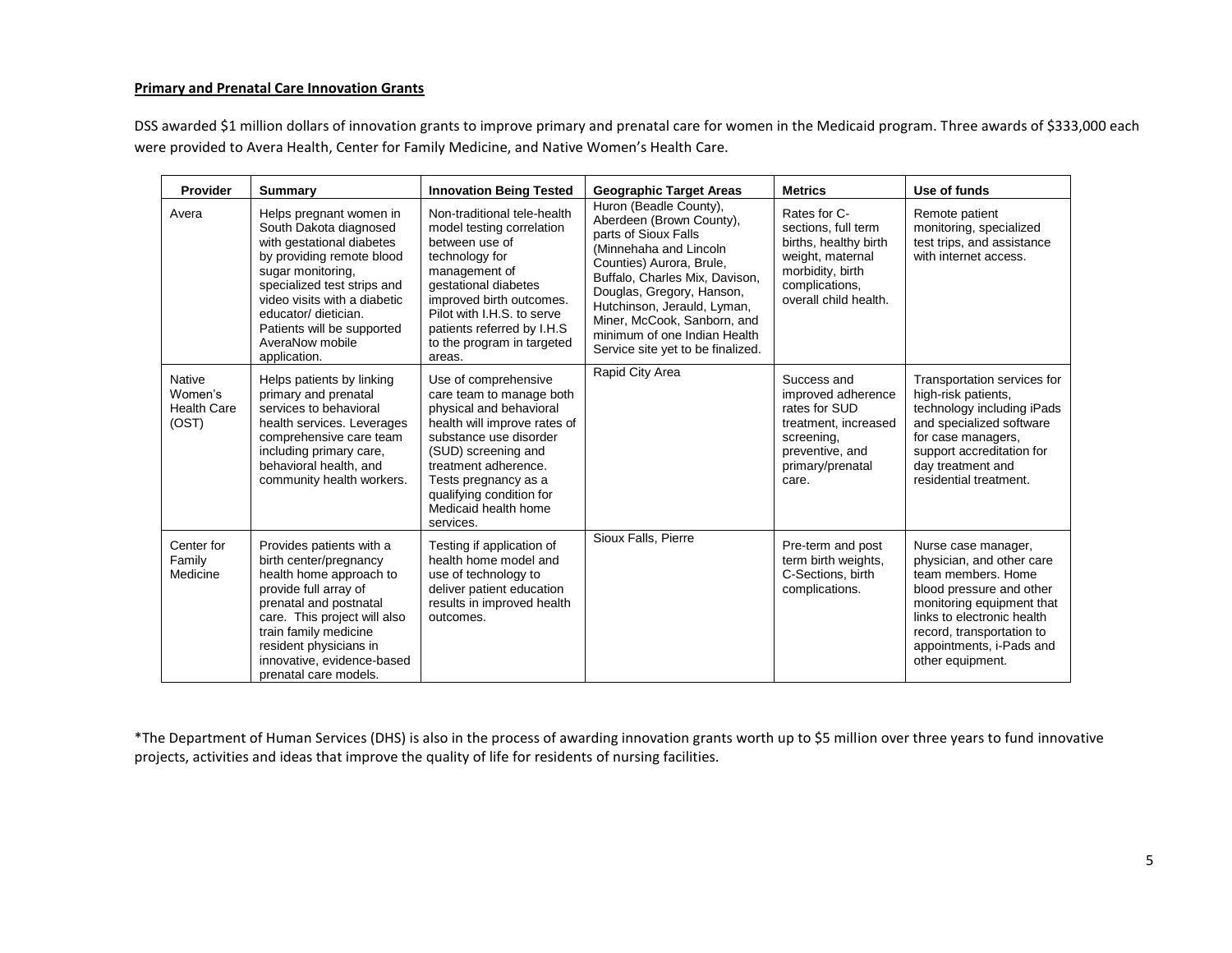### **638 Programs Enrolled in South Dakota Medicaid**

Several tribally-administered programs have been enrolled in the Medicaid program:

Cheyenne River Sioux Tribe

- Cheyenne River Dental Program
- Cheyenne River Health Department (Eagle Butte, Swiftbird, Cherry Creek, Red Scaffold, and White Horse)
- Medicine Wheel Village Assisted Living
- Behavioral Health Department

#### Flandreau Santee Sioux Tribe

■ Flandreau Santee Sioux Tribal Health Clinic

Lower Brule Sioux Tribe

- Lower Brule Counseling Service
- Lower Brule Community Health Representative Program
- Lower Brule Ambulance Service
- Lower Brule Patient Transport

### Oglala Sioux Tribe

- Native Women's Healthcare
- Tribal Ambulance Service
- Oglala Sioux Tribal Health Department

#### Rosebud Sioux Tribe

- White River Nursing Home
- Rosebud Ambulance Service

Sisseton Wahpeton Sioux Tribe

■ Dakota Pride Center

\*A quarterly South Dakota Medicaid Indian Health Services and Tribal Medicaid Expenditures is published online here: <https://dss.sd.gov/medicaid/generalinfo/tribalconsultation.aspx>